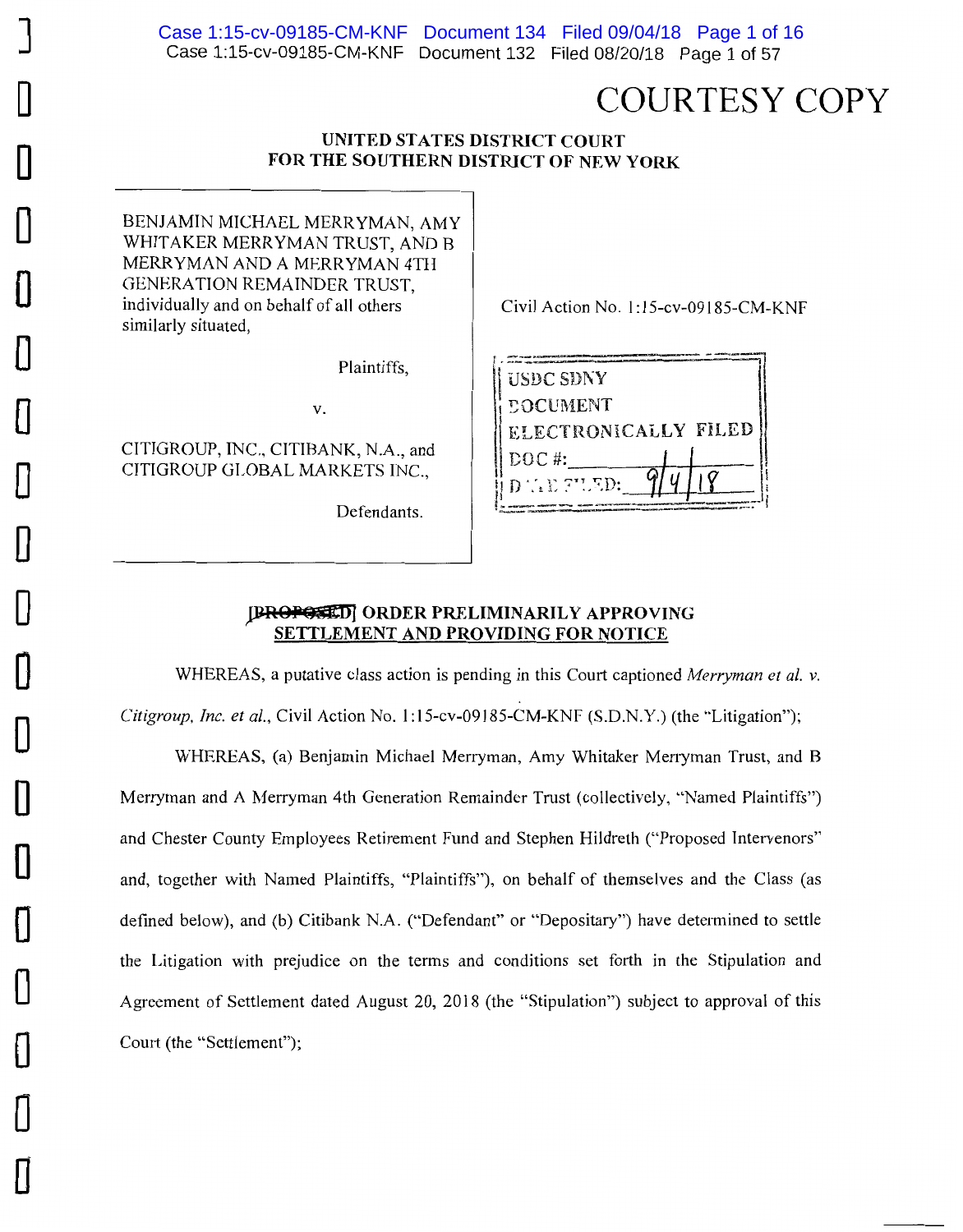### Case 1:15-cv-09185-CM-KNF Document 132 Filed 08/20/18 Page 2 of 57 Case 1:15-cv-09185-CM-KNF Document 134 Filed 09/04/18 Page 2 of 16

WHEREAS, Plaintiffs have made a motion, pursuant to Rule 23 of the Federal Rules of Civil Procedure, for an order that will, among other things, provisionally certify the Class solely for the purpose of effectuating the Settlement, preliminarily approve the Settlement in accordance with the Stipulation, and direct notice of the Settlement to Class Members, as more fully described herein;

WHEREAS, Proposed Intervenors have made a motion seeking permission from the Court to intervene in the Litigation for the purpose of settlement only;

WHEREAS, Defendant does not oppose Plaintiffs' motions;

**0** 

**0** 

**0** 

**D** 

**0** 

**0** 

**0** 

**0** 

**D** 

**0** 

**0** 

**D** 

**0** 

**0** 

**0** 

**0** 

**0** 

**0** 

**0** 

WHEREAS, the Court has read and considered: (a) Plaintiffs' motion for preliminary approval of the Settlement, and the papers filed and arguments made in connection therewith, as well as Proposed Intervenors' motion to intervene in the Litigation for the purpose of settlement only; (b) the Stipulation and the exhibits attached thereto; and  $(c)$  the record in the Litigation, and found good cause for entering the following Order.

NOW THEREFORE, IT IS HEREBY ORDERED:

1. **Incorporation of Definitions** - This Order hereby incorporates by reference the definitions in the Stipulation, and all capitalized terms, unless otherwise defined herein, shall have the same meanings as set forth in the Stipulation.

2. **Preliminary Approval of the Settlement** – The Court hereby preliminarily approves the Settlement, as embodied in the Stipulation, as being fair, reasonable and adequate to the Class, subject to further consideration at the Final Approval Hearing to be conducted as described below.

3. **Motion to Intervene** - The Court hereby grants Proposed Intervenors' motion to intervene in the Litigation for the purpose of the Settlement only.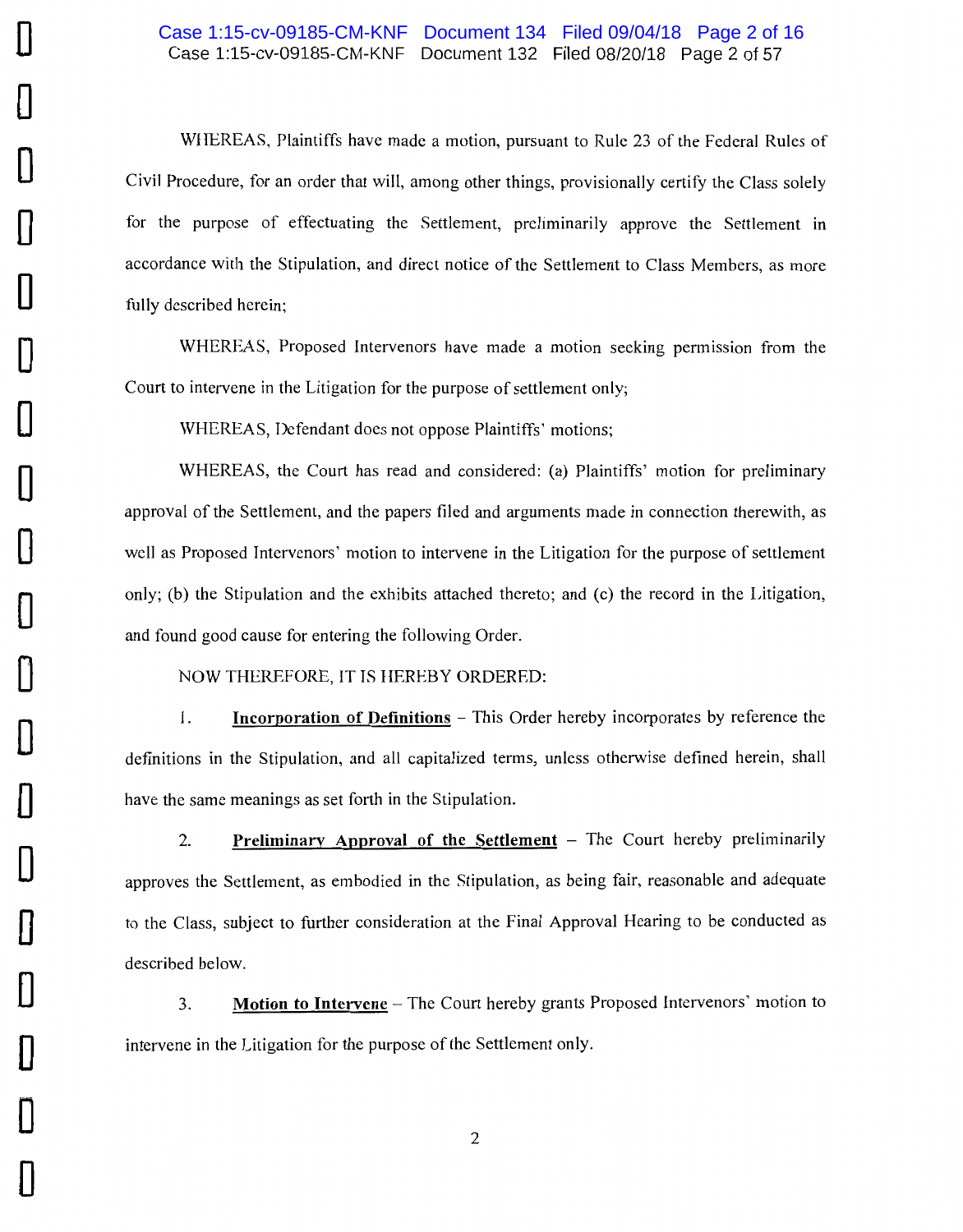4. **Final Approval Hearing -** The Court will hold a settlement hearing ("Final Approval Hearing") on  $\sqrt{2(1+e^{-2t})^2+1^2}$ , 20 *f* at *lef*: **A** m.<sup>1</sup> in Courtroom 24A of the Daniel Patrick Moynihan United States Courthouse, 500 Pearl Street, New York, NY 10007, for the following purposes: (a) to determine whether the proposed Settlement on the terms and conditions provided for in the Stipulation is fair, reasonable and adequate to the Class, and should be approved by the Court; (b) to determine whether an Order and Final Judgment substantially in the form attached as Exhibit B to the Stipulation should be entered dismissing the Litigation with prejudice against the Defendant; (c) to determine whether the proposed Plan of Allocation for the net proceeds of the Settlement is fair and reasonable and should be approved; (d) to determine whether Lead Counsel's motion for an award of attorneys' fees and reimbursement of Litigation Expenses (including Service Awards to Plaintiffs) should be approved; and (e) to consider any other matters that properly may be brought before the Court in connection with the Settlement. Notice of the Settlement and the Final Approval Hearing shall be given to Class Members as set forth in  $\P$  9 of this Order.

5. The Court may adjourn the Final Approval Hearing without further notice to the Class, and may approve the proposed Settlement with such modifications as Plaintiffs and Defendant may agree to, if appropriate, without further notice to the Class.

6. **Provisional Certification of the Class for Purposes of Settlement** - Pursuant to Rule 23 of the Federal Rules of Civil Procedure, and solely for the purpose of effectuating the Settlement, this Court provisionally certifies a class defined as all persons or entities (1) who received cash distributions from the Depositary-sponsored ADRs listed on Appendix 1 to the

The Parties have respectfully requested that the Court schedule the Final Approval Hearing no earlier than 131 days after the date of entry of this Order, so that, among other things, they may comply with the provisions set forth in the Class Action Fairness Act, 28 U.S.C. 1715(b), and to allow sufficient time for brokers and nominees to transmit information to the Claims Administrator and beneficial holders.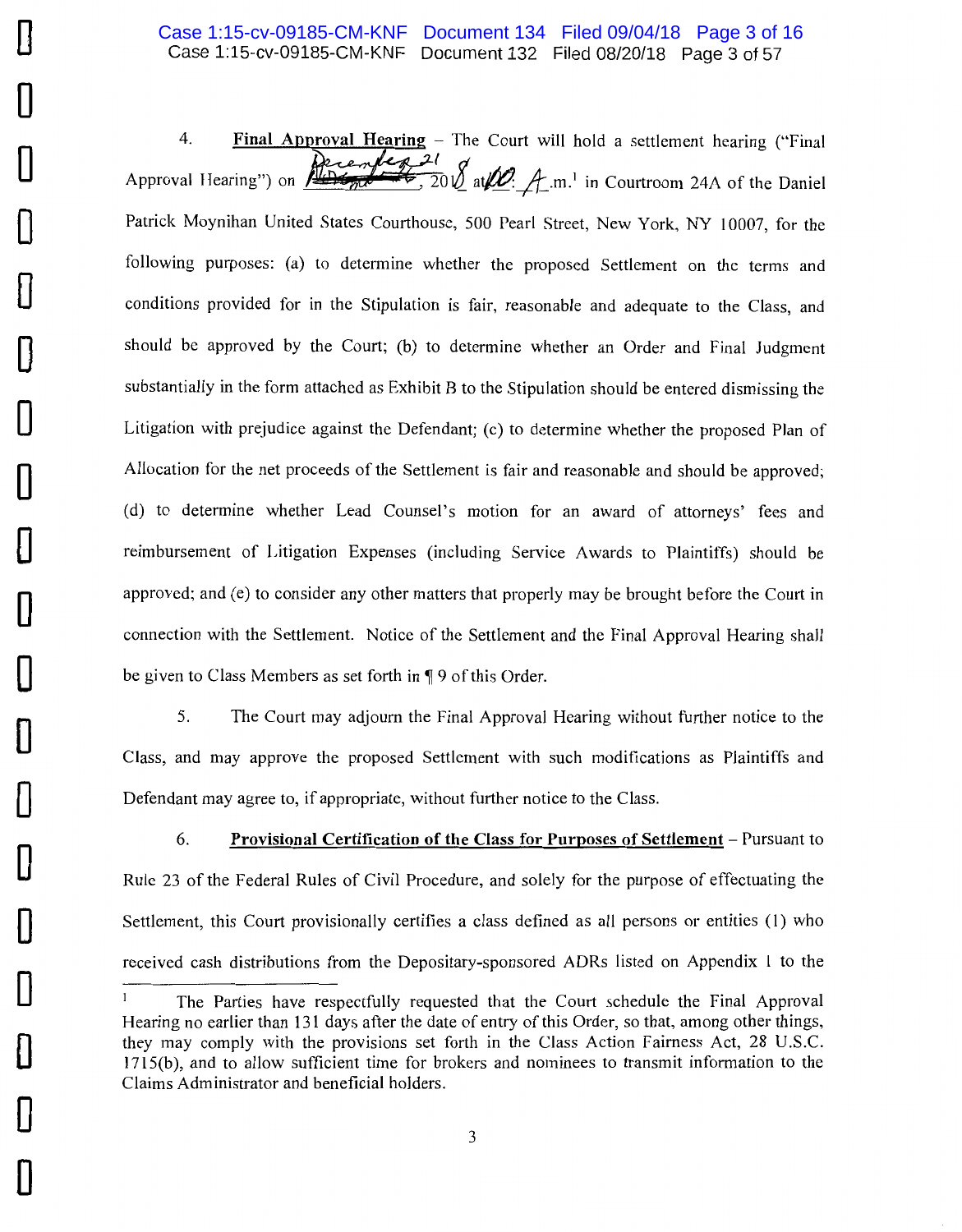#### Case 1:15-cv-09185-CM-KNF Document 132 Filed 08/20/18 Page 4 of 57 Case 1:15-cv-09185-CM-KNF Document 134 Filed 09/04/18 Page 4 of 16

Stipulation from January I, 2006 to the date of this Order, inclusive, and who were damaged thereby (the "Damages Class"); and/or (2) who currently own the Depositary-sponsored ADRs listed on Appendix 1 to the Stipulation (the "Current Holder Class'' and, together with the Damages Class, the "Class"). The Depositary and its officers, directors, legal representatives, heirs, successors, corporate parents, subsidiaries, and/or assigns, other than Investment Vehicles (which are not excluded) are excluded from the Class only to the extent that such persons or entities had a proprietary (i.e., for their own account) interest in the ADRs listed in Appendix 1 to the Stipulation and not to the extent that they have held the ADRs in a fiduciary capacity or otherwise on behalf of any third-party client, account, fund, trust or employee benefit plan that otherwise falls within the definition of the Class. Also excluded from the Class are any persons and entities who or which exclude themselves from the Class by submitting a request for exclusion that is timely made or otherwise accepted by the Court. The provisional certification of the Class shall be vacated if the proposed Settlement is terminated or not approved by the Court, or if for any other reason the Effective Date does not occur.

7. Solely for purposes of effectuating the proposed Settlement, the Court preliminarily finds that the prerequisites for class action certification under Federal Rules of Civil Procedure 23(a),  $23(b)(2)$  and  $23(b)(3)$  are satisfied as: (a) the members of the Class are so numerous that joinder of all Class Members in the Litigation is impracticable; (b) there are questions of law and fact common to the Class; (c) the claims of Plaintiffs are typical of the claims of the Class; (d) the interests of all Class Members are adequately represented by Plaintiffs and Lead Counsel; (e) the issues common to Class Members predominate over any individualized issues; and (f) a class action is superior to other available methods for the fair and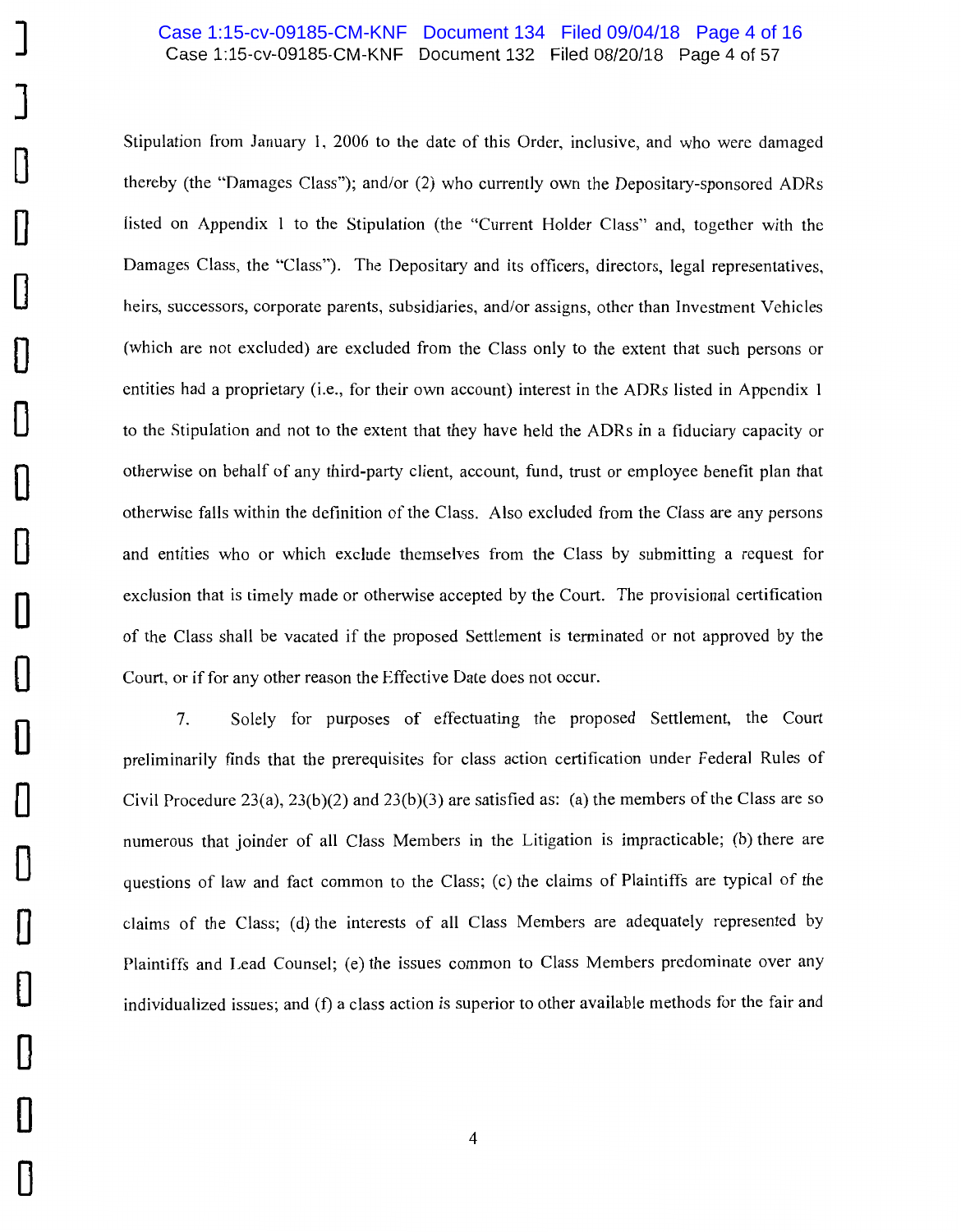### Case 1:15-cv-09185-CM-KNF Document 132 Filed 08/20/18 Page 5 of 57 Case 1:15-cv-09185-CM-KNF Document 134 Filed 09/04/18 Page 5 of 16

efficient adjudication of the controversy. These preliminary findings shall be vacated if the Settlement is terminated or if for any reason the Effective Date does not occur.

8. Pursuant to Rule 23 of the Federal Rules of Civil Procedure, and solely for the purposes of effectuating the Settlement, Plaintiffs are appointed as representatives for the Class and Lead Counsel is appointed as counsel for the Class. Solely for the purposes of effectuating the proposed Settlement, Lead Counsel is authorized to act on behalf of Plaintiffs and other Class Members with respect to all acts or consents required by or that may be given pursuant to the Stipulation, including all acts that are reasonably necessary to consummate the Settlement. These designations shall be vacated if the Settlement is terminated or if for any reason the Effective Date does not occur.

9. **Retention of Claims Administrator and Manner of Giving Notice** - Lead Counsel is hereby authorized to retain Kurtzman Carson Consultants LLC (the "Claims Administrator") to supervise and administer the notice procedure in connection with the proposed Settlement as well as to process Claims as more fully set forth below. Notice of the Settlement and the Final Approval Hearing shall be given by the Claims Administrator, under the supervision of Lead Counsel, as follows:

(a) beginning no later than thirty (30) business days after the date of entry of this Order (the "Notice Date"), the Claims Administrator shall cause a copy of the Notice and Claim Form, substantially in the forms attached hereto as Exhibits **1** and 3, respectively (the "Notice Packet"), or a Notice and Validation Letter, substantially in the forms attached hereto as Exhibits 1 and 2, respectively in the case of Registered Holder Damages Class Members,<sup>2</sup> to be

<sup>&</sup>lt;sup>2</sup> Specifically, for Class Members who hold (or held) their eligible ADRs directly and are listed on the records of the Depositary's transfer agent (i.e., Registered Holder Damages Class Members), the Claims Administrator will mail a copy of the Notice, along with a Validation Letter setting forth information regarding the total amount of cash distributions the Class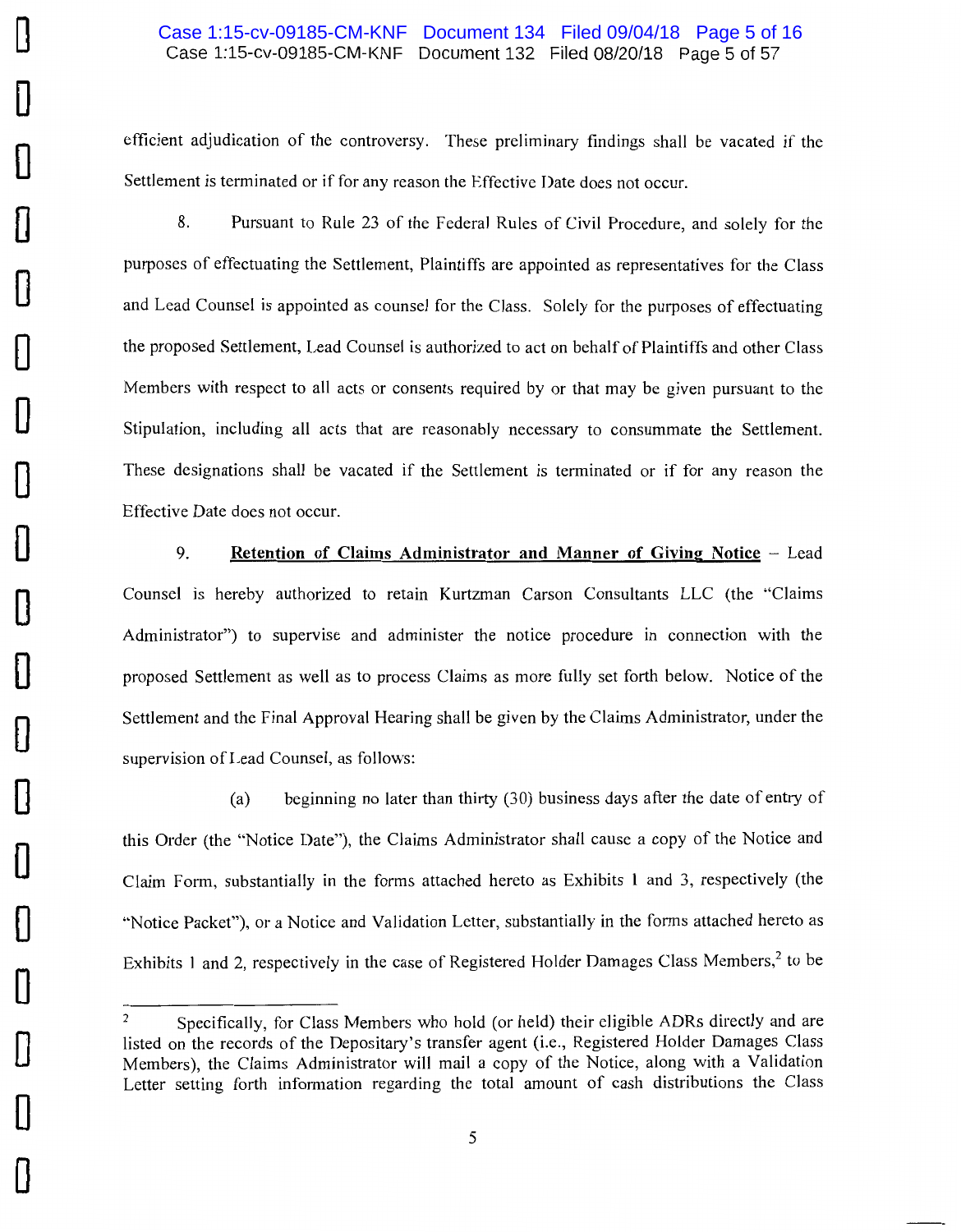# Case 1:15-cv-09185-CM-KNF Document 132 Filed 08/20/18 Page 6 of 57 Case 1:15-cv-09185-CM-KNF Document 134 Filed 09/04/18 Page 6 of 16

mailed by first-class mail to Class Members at the addresses set forth in the records of the Depositary's transfer agent or who otherwise may be identified through further reasonable effort;

(b) contemporaneously with the mailing of the Notice Packet, the Claims Administrator shall cause copies of the Notice and Claim Form to be posted on a website to be developed for the Settlement (www.CitibankADRSettlement.com), from which copies of the Notice and Claim Form can be downloaded;

*(* c) not later than ten (10) business days after the Notice Date, the Claims Administrator shall cause the Summary Notice, substantially in the form attached hereto as Exhibit 4, to be published once in the national edition of *The Wall Street Journal* and to be transmitted once over the PR *Newswire;* and

(d) not later than seven (7) calendar days prior to the Final Approval Hearing, Lead Counsel shall serve on Defendant's Counsel and file with the Court proof, by affidavit or declaration, of such mailing and publication.

10. **Approval of Form and Content of Notice** – The Court (a) approves, as to form and content, the Notice, the Validation Letter, the Claim Form, and the Summary Notice annexed hereto as Exhibits I, 2, 3 and 4, respectively, and (b) finds that the mailing and distribution of the Notice and Claim Form (or Validation Letter to Registered Holder Damages Class Members) and publishing of the Summary Notice substantially in the manner and form set forth in  $\P$  9 of this Order (i) is the best notice practicable under the circumstances; (ii) constitutes notice that is

Member received for each eligible ADR they held per year during the relevant time period for purposes of calculating their Claim (as provided in the Depositary's transfer agent records). For Damages Class Members who hold (or held) their eligible ADRs through a bank, broker or other nominee and are not listed on the records of the Depositary's transfer agent (i.e., Non-Registered Holder Damages Class Members), the Claims Administrator will mail a copy of the Notice Packet, and the Non-Registered Holder Damages Class Members will be required to submit a valid Claim Form in order to be eligible to participate in the Settlement and receive a payment from the Net Settlement Fund.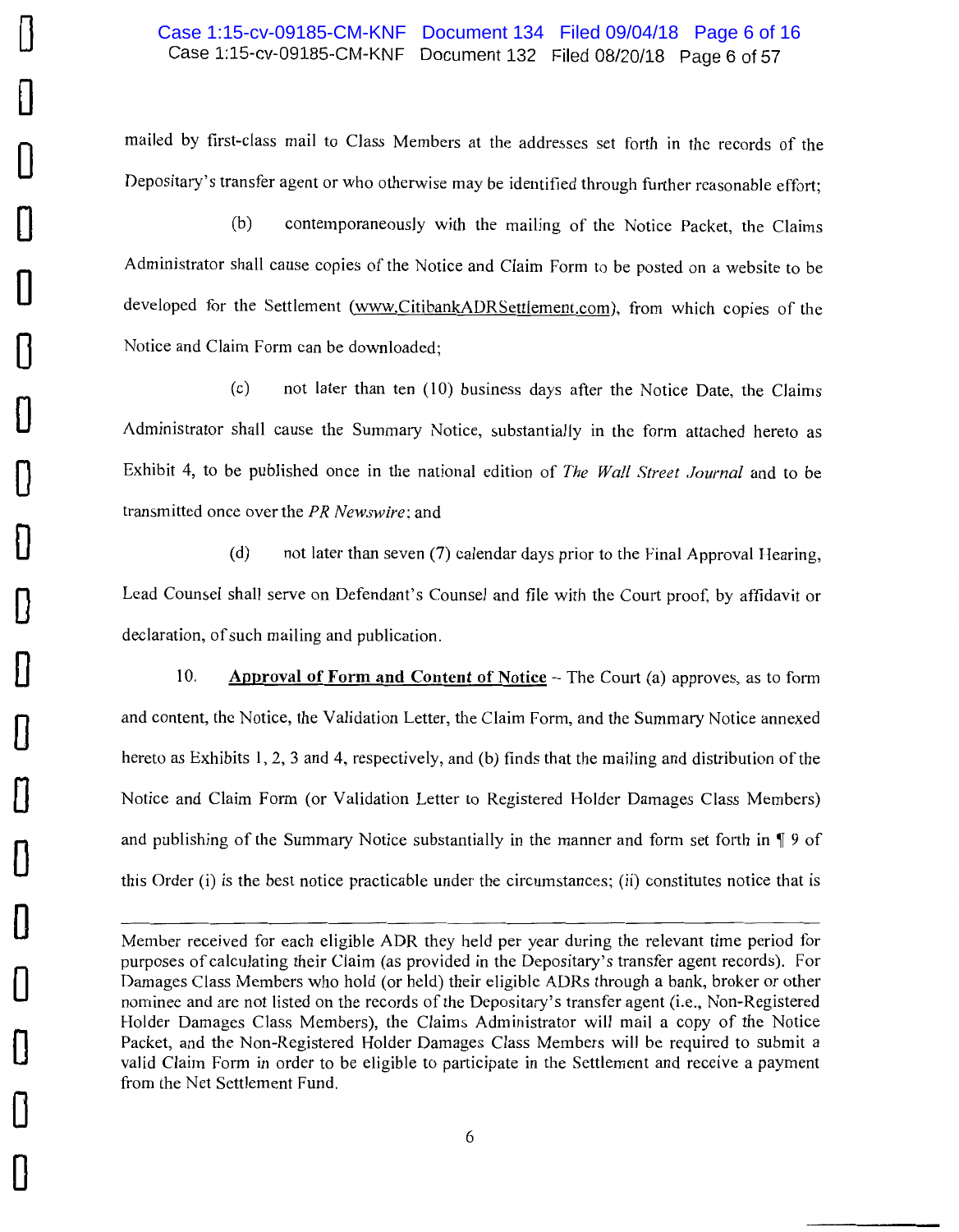# Case 1:15-cv-09185-CM-KNF Document 132 Filed 08/20/18 Page 7 of 57 Case 1:15-cv-09185-CM-KNF Document 134 Filed 09/04/18 Page 7 of 16

reasonably calculated, under the circumstances, to apprise Class Members of the pendency of the Litigation, their right to exclude themselves from the Class, the effect of the proposed Settlement (including the Releases to be provided thereunder), Lead Counsel's motion for an award of attorneys' fees and reimbursement of Litigation Expenses (including Service Awards to Plaintiffs), their right to object to the Settlement, the Plan of Allocation and/or Lead Counsel's motion for attorneys' fees and reimbursement of Litigation Expenses, and their right to appear at the Final Approval Hearing; (iii) constitutes due, adequate and sufficient notice to all persons and entities entitled to receive notice of the proposed Settlement; and (iv) satisfies the requirements of Federal Rule of Civil Procedure 23, the Constitution of the United States (including the Due Process Clause), and all other applicable laws and rules. The date and time of the Final Approval Hearing shall be included in the Notice and Summary Notice before they are mailed and published, respectively. No Class Member shall be relieved from the terms of the proposed Settlement, including the Releases provided for therein, based solely upon the contention or proof that such Class Member failed to receive adequate or actual notice.

11. **Nominee Procedures** - Brokers and other nominees who held the ADRs listed in Appendix I to the Stipulation from January I, 2006 to the date of this Order for the benefit of another person or entity shall: (a) within thirty (30) calendar days of receipt of the Notice, request from the Claims Administrator sufficient copies of the Notice Packet to forward to all such beneficial owners and within seven (7) calendar days of receipt of those Notice Packets forward them to all such beneficial owners; or (b) within thirty (30) calendar days of receipt of the Notice , send a list of the names and addresses of all such beneficial owners to the Claims Administrator in which event the Claims Administrator shall promptly mail the Notice Packet to such beneficial owners. Upon full compliance with this Order, such nominees may seek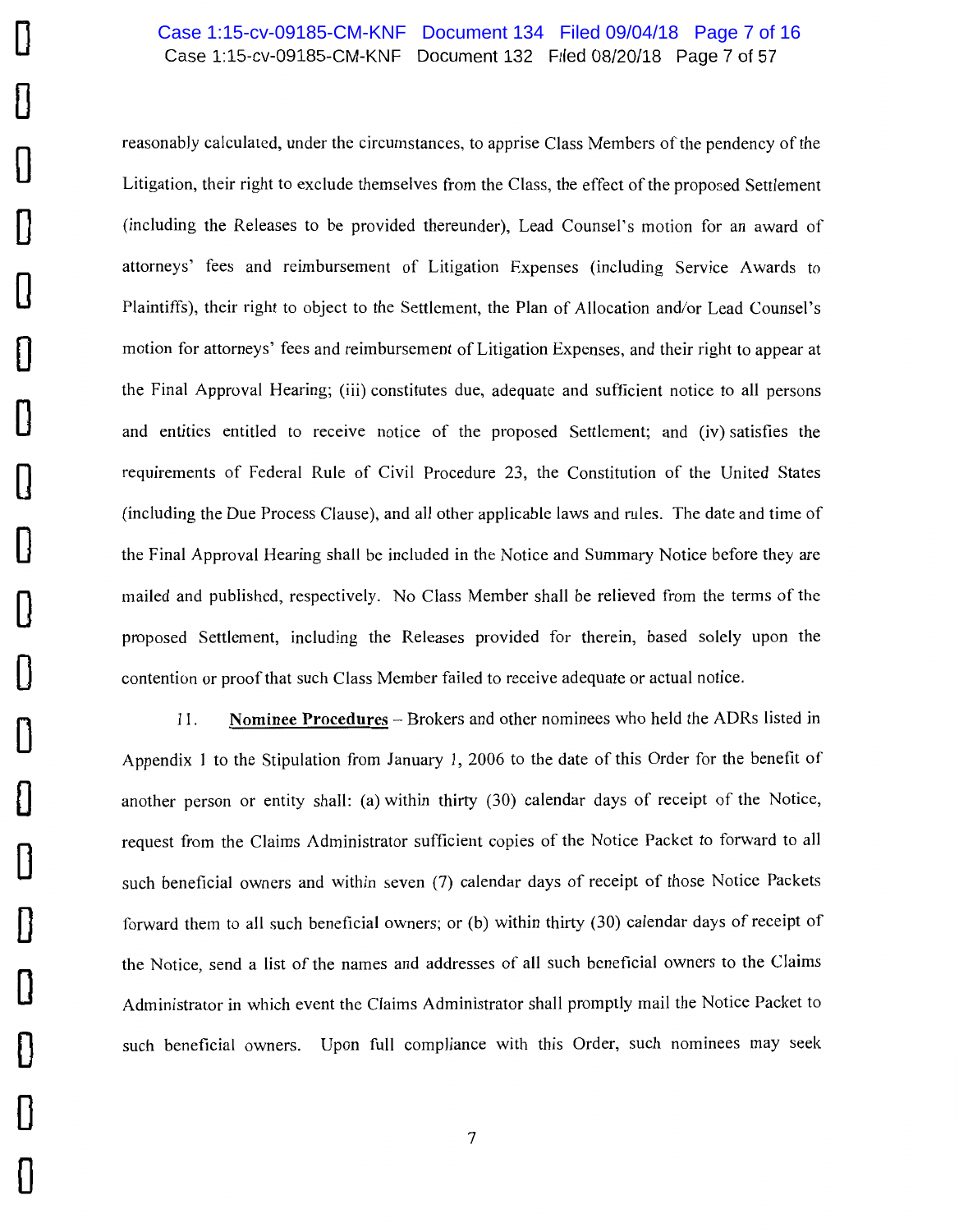## Case 1:15-cv-09185-CM-KNF Document 132 Filed 08/20/18 Page 8 of 57 Case 1:15-cv-09185-CM-KNF Document 134 Filed 09/04/18 Page 8 of 16

reimbursement of their reasonable expenses actually incurred in complying with this Order by providing the Claims Administrator with proper documentation supporting the expenses for which reimbursement is sought. Such properly documented expenses incurred by nominees in compliance with the terms of this Order shall be paid from the Settlement Fund, with any disputes as to the reasonableness or documentation of expenses incurred subject to review by the Court.

12. **Participation in the Settlement** - Registered Holder Damages Class Members (i.e., Damages Class Members who hold (or held) their eligible ADRs directly and are listed on the records of the Depositary's transfer agent) do not have to take any action in order to participate in the Settlement and be eligible to receive a payment from the Net Settlement Fund. However, Non-Registered Holder Damages Class Members (i.e., Damages Class Members who hold (or held) their eligible ADRs through a bank, broker or other nominee and are not listed on the records of the Depositary's transfer agent) who wish to participate in the Settlement and be eligible to receive a payment from the Net Settlement Fund must complete and submit a Claim Form in accordance with the instructions contained therein. Unless the Court orders otherwise, all Claim Forms must be postmarked no later than one hundred fifty (150) calendar days after the Notice Date. Notwithstanding the foregoing, Lead Counsel may, at its discretion, accept for processing late Claims provided such acceptance does not delay the distribution of the Net Settlement Fund to Authorized Recipients. By submitting a Claim, a person or entity shall be deemed to have submitted to the jurisdiction of the Court with respect to his, her or its Claim and the subject matter of the Settlement.

13. Each Claim Form submitted must satisfy the following conditions: (a) it must be properly completed, signed and submitted in a timely manner in accordance with the provisions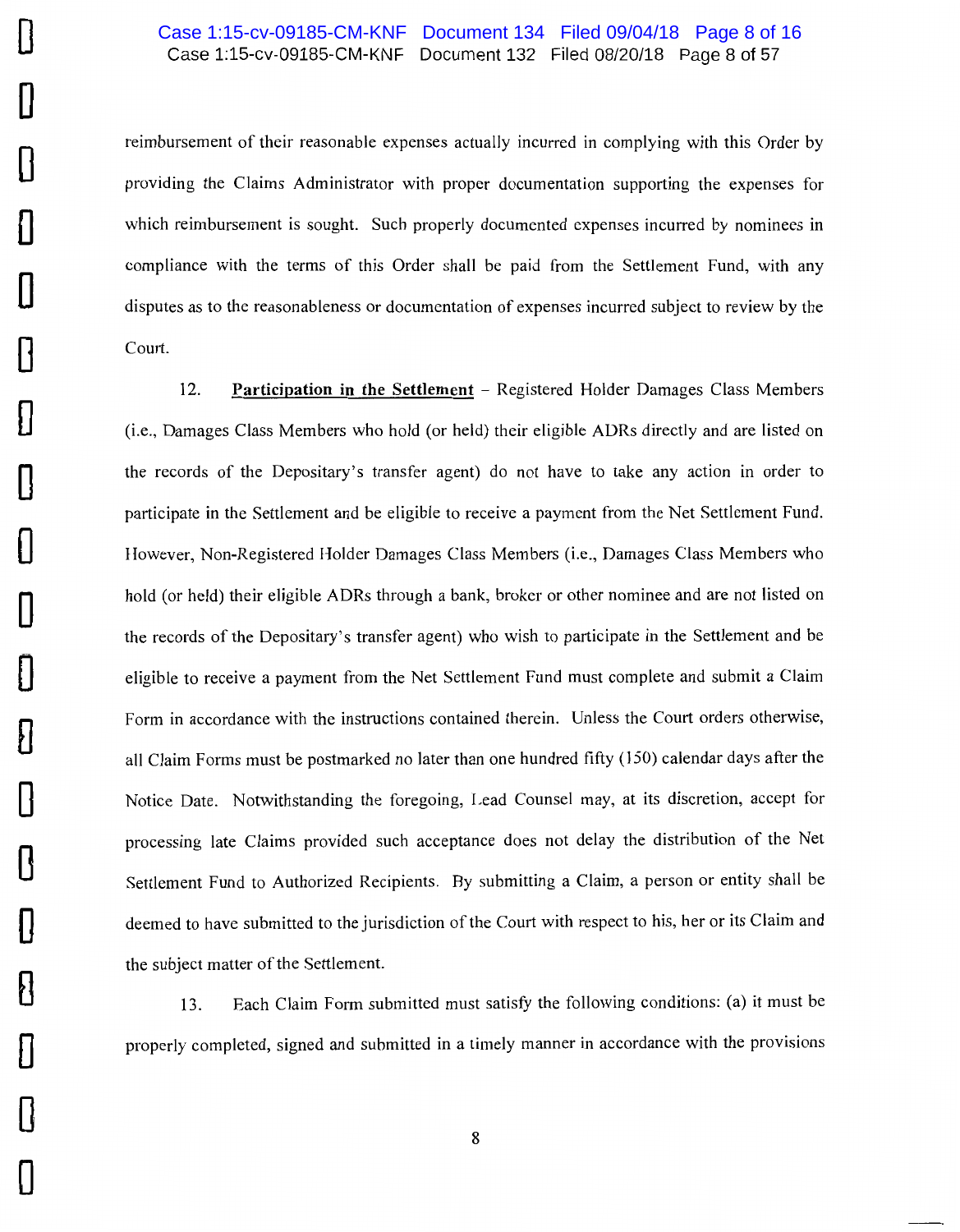#### Case 1:15-cv-09185-CM-KNF Document 132 Filed 08/20/18 Page 9 of 57 Case 1:15-cv-09185-CM-KNF Document 134 Filed 09/04/18 Page 9 of 16

of the preceding paragraph; (b) it must be accompanied by adequate supporting documentation for the ADRs held and the cash distributions received as a result of such holdings reported therein, in the form of broker year-end account statements, an authorized statement from the broker containing the information regarding your cash distributions that would be found in a year-end account statement, or such other documentation as is deemed adequate by Lead Counsel or the Claims Administrator; (c) if the person or entity executing the Claim Form is acting in a representative capacity, a certification of his, her or its current authority to act on behalf of the Class Member must be included in the Claim Form to the satisfaction of Lead Counsel or the Claims Administrator; and (d) the Claim Form must be complete and contain no material deletions or modifications of any of the printed matter contained therein and must be signed under penalty of perjury.

14. Any Non-Registered Holder Damages Class Member that does not timely and validly submit a Claim Form or whose Claim is not otherwise approved by the Court: (a) shall be deemed to have waived his, her or its right to share in the Net Settlement Fund; (b) shall be forever barred from participating in any distributions therefrom; (c) shall be bound by the provisions of the Stipulation and the Settlement and all proceedings, determinations, orders and judgments in the Litigation relating thereto, including, without limitation, the Order and Final Judgment or Alternative Judgment, if applicable, and the Releases provided for therein, whether favorable or unfavorable to the Class; (d) will be barred from commencing, maintaining or prosecuting any of the Released Claims against each and all of the Defendant Released Parties, as more fully described in the Stipulation and Notice; and (e) will be barred from commencing, maintaining or prosecuting any of the Released Claims against any of the Unaffiliated Conversion Providers and any Issuer, as well as their respective affiliates, officers, directors and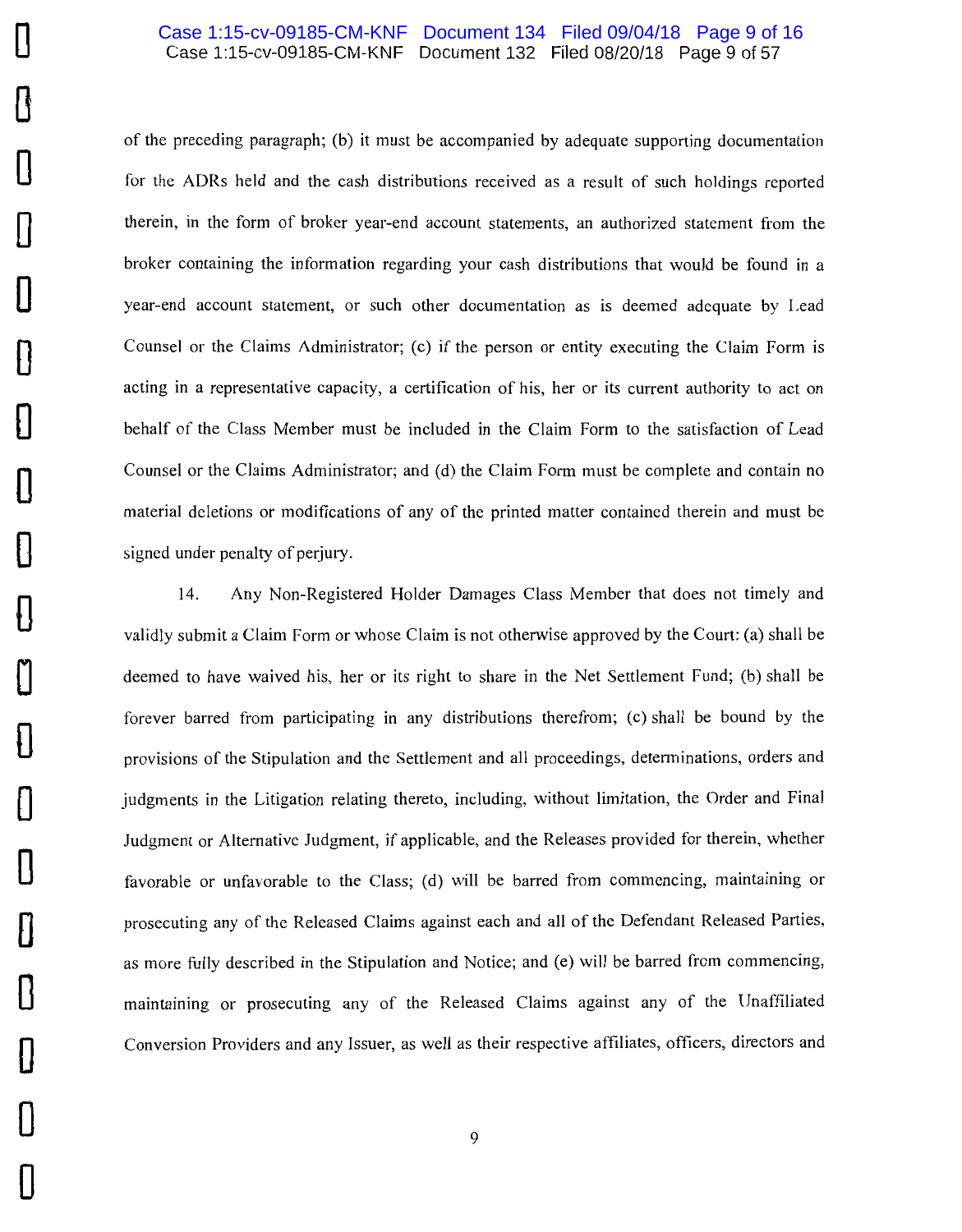#### Case 1:15-cv-09185-CM-KNF Document 132 Filed 08/20/18 Page 10 of 57 Case 1:15-cv-09185-CM-KNF Document 134 Filed 09/04/18 Page 10 of 16

employees, as more fully described in the Stipulation and Notice. Notwithstanding the foregoing, late Claim Forms may be accepted for processing as set forth in  $\P$  12 above.

15. **Exclusion From the Class** - Any member of the Class who wishes to exclude himself, herself or itself from the Class must request exclusion in writing within the time and in the manner set forth in the Notice ("Request for Exclusion"), which shall provide that: (a) any such Request for Exclusion from the Class must be mailed or delivered such that it is received no later than thirty-five (35) calendar days prior to the Final Approval Hearing, to: *Citibank ADR Settlement,* EXCLUSIONS, c/o KCC Class Action Services, 3301 Kerner Boulevard, San Rafael, CA 94901, and (b) each Request for Exclusion must (i) state the name, address and telephone number of the person or entity requesting exclusion, and in the case of entities, the name and telephone number of the appropriate contact person; (ii) state that such person or entity "requests exclusion from the Class in *Merryman et al. v. Citigroup, Inc. et al., 15-cv-09185-CM-KNF"*; (iii) identify (including quantity and dates held) the ADRs listed on Appendix 1 to the Stipulation owned by such person or entity and the cash distributions such person or entity received per eligible ADR during the relevant time period; and (iv) be signed by the person or entity requesting exclusion or an authorized representative. A Request for Exclusion shall not be effective unless it provides all the required information and is received within the time stated above, or is otherwise accepted by the Court.

16. Any person or entity who or which timely and validly requests exclusion from the Class in compliance with the terms stated in this Order and is excluded from the Class shall not be a Class Member, shall not be bound by the terms of the Settlement or any orders or judgments in the Litigation and shall not receive any payment out of the Net Settlement Fund.

 $\Box$ 

0

**0** 

0

 $\mathbb{I}$ 

 $\Box$ 

**0** 

**0** 

**D** 

**0** 

0

**0** 

**0** 

0

**0** 

0

**0** 

**0**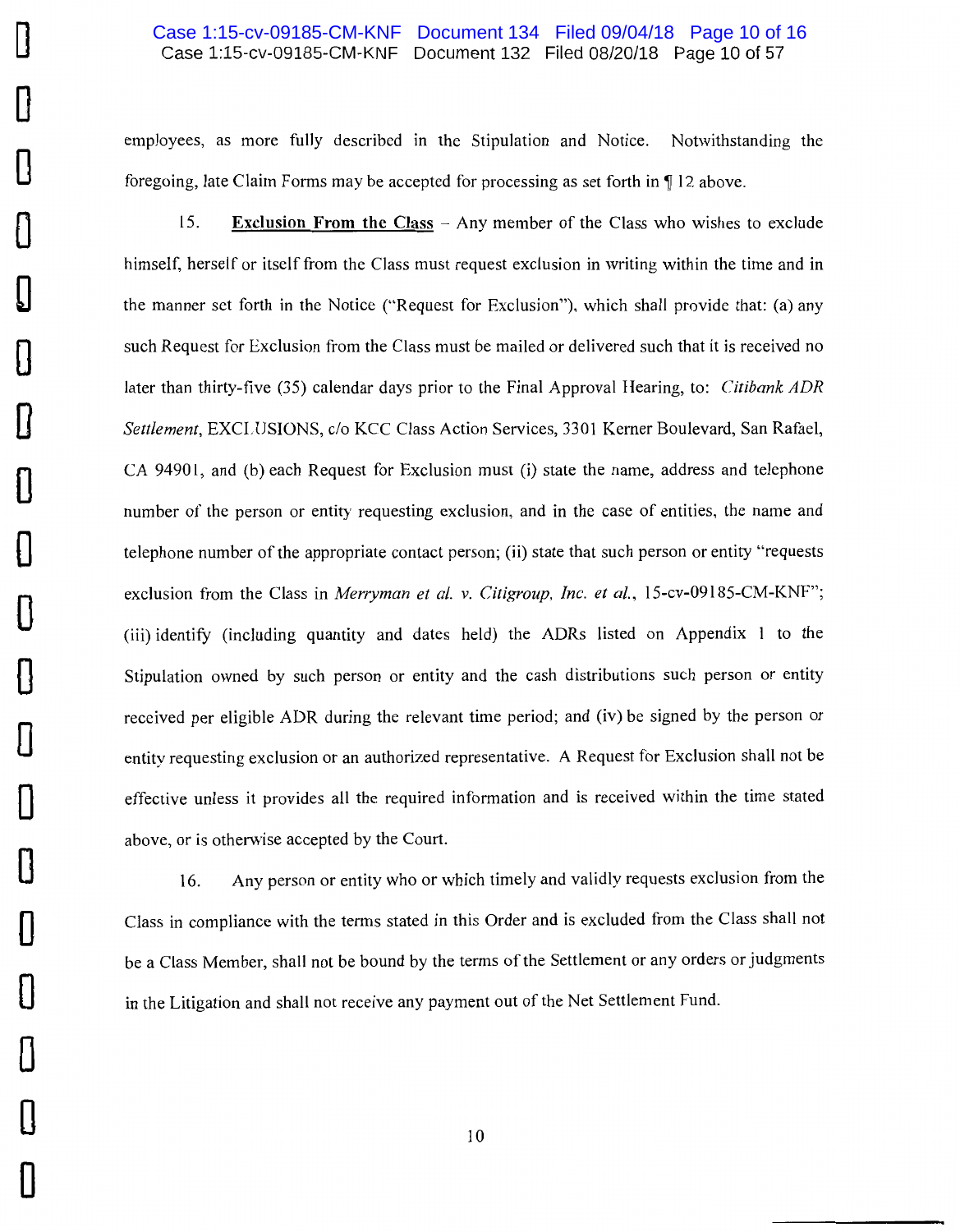# Case 1:15-cv-09185-CM-KNF Document 132 Filed 08/20/18 Page 11 of 57 Case 1:15-cv-09185-CM-KNF Document 134 Filed 09/04/18 Page 11 of 16

17. Any Class Member who or which does not timely and validly request exclusion from the Class in the manner stated in this Order: (a) shall be deemed to have waived his, her or its right to be excluded from the Class; (b) shall be forever barred from requesting exclusion from the Class in this or any other proceeding; (c) shall be bound by the provisions of the Stipulation and Settlement and all proceedings, determinations, orders and judgments in the Litigation, including, but not limited to, the Judgment or Alternative Judgment, if applicable, and the Releases provided for therein, whether favorable or unfavorable to the Class; (d) will be barred from commencing, maintaining or prosecuting any of the Released Claims against any of the Defendant Released Parties, as more fully described in the Stipulation and Notice; and (e) will be barred from commencing, maintaining or prosecuting any of the Released Claims against any of the Unaffiliated Conversion Providers and any Issuer, as well as their respective affiliates, officers, directors and employees, as more fully described in the Stipulation and Notice.

18. **Appearance at Final Approval Hearing and Objections** - Any Class Member who does not request exclusion from the Class may enter an appearance in the Litigation, at his, her or its own expense, individually or through counsel of his, her or its own choice, by filing with the Clerk of Court and delivering a notice of appearance to both Lead Counsel and Defendant's Counsel, at the addresses set forth in  $\P$  19 below, such that it is received no later than thirty-five (35) calendar days prior to the Final Approval Hearing, or as the Court may otherwise direct. Any Class Member who does not enter an appearance will be represented by Lead Counsel.

19. Any Class Member who does not request exclusion from the Class may file a written objection to the proposed Settlement, the proposed Plan of Allocation, and/or Lead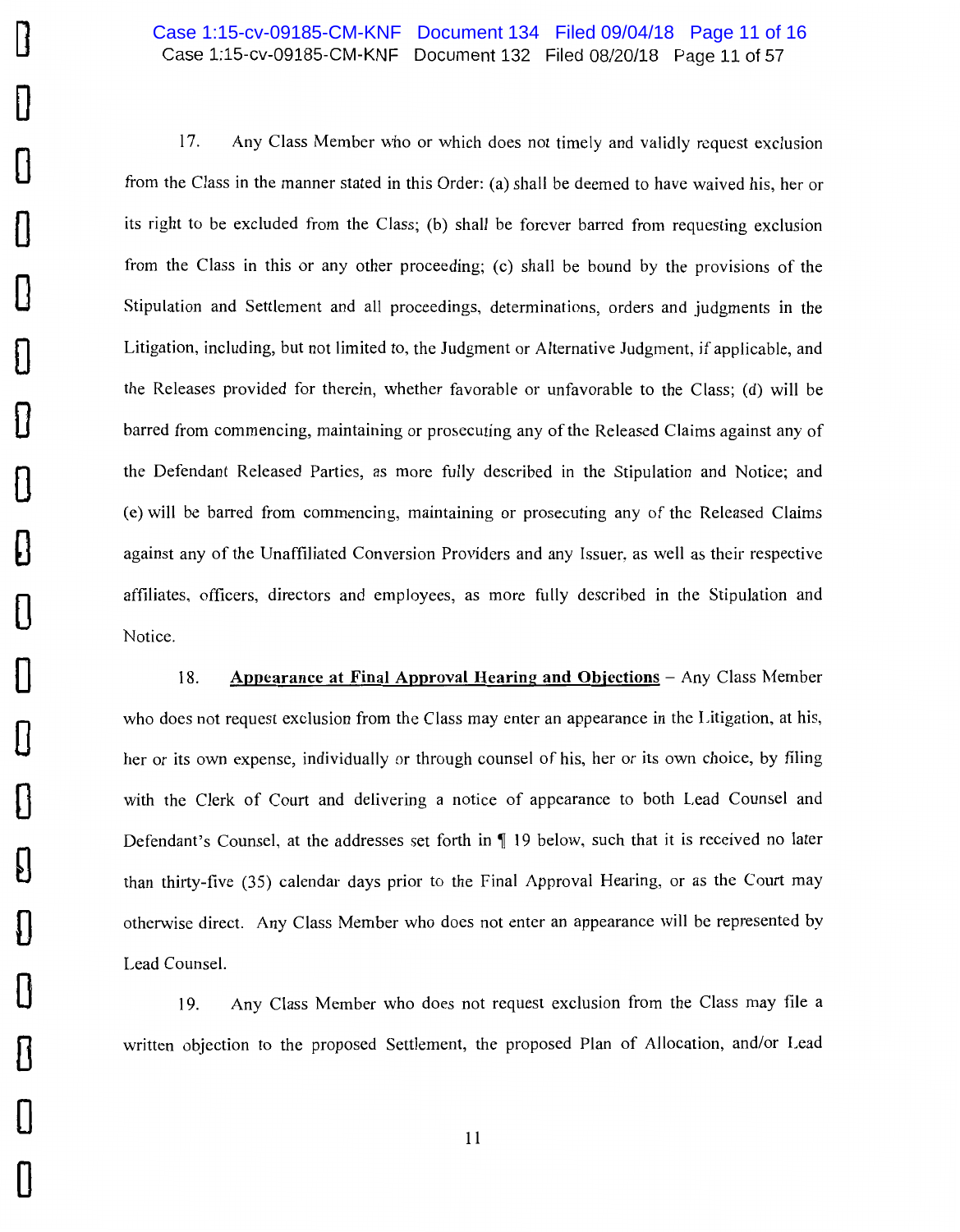Counsel's motion for an award of attorneys' fees and reimbursement of Litigation Expenses (including Service Awards to Plaintiffs) and appear and show cause, if he, she or it has any cause, why the proposed Settlement, the proposed Plan of Allocation and/or Lead Counsel's motion for attorneys' fees and reimbursement of Litigation Expenses should not be approved; *provided, however,* that no Class Member shall be heard or entitled to contest the approval of the terms and conditions of the proposed Settlement, the proposed Plan of Allocation and/or the motion for attorneys' fees and reimbursement of Litigation Expenses unless that person or entity has filed a written objection with the Court and served copies of such objection on Lead Counsel and Defendant's Counsel at the addresses set forth below such that they are received no later than thirty-five (35) calendar days prior to the Final Approval Hearing.

#### **Lead Counsel**

**D** 

**0** 

**0** 

**0** 

**0** 

**0** 

**0** 

**0** 

**D** 

**0** 

**0** 

**0** 

**0** 

**0** 

**0** 

**0** 

**0** 

**0** 

**0** 

#### **Defendant's Counsel**

Sharan Nirmul, Esq. Kessler Topaz Meltzer & Check, LLP 280 King of Prussia Road Radnor, PA 19087

Daniel M. Perry, Esq. Milbank, Tweed, Hadley & McCloy LLP 28 Liberty Street New York, NY 10005

20. Any objections, filings and other submissions by the objecting Class Member: (a) must state the name, address and telephone number of the person or entity objecting and must be signed by the objector; (b) must contain a statement of the Class Member's objection or objections, and the specific reasons for each objection, including any legal and evidentiary support the Class Member wishes to bring to the Court's attention; and (c) must include documents that identify (including quantity and dates held) the ADRs listed on Appendix l to the Stipulation owned by such objecting Class Member in order to prove membership in the Class. Objectors who enter an appearance and desire to present evidence at the Final Approval Hearing in support of their objection must include in their written objection or notice of appearance the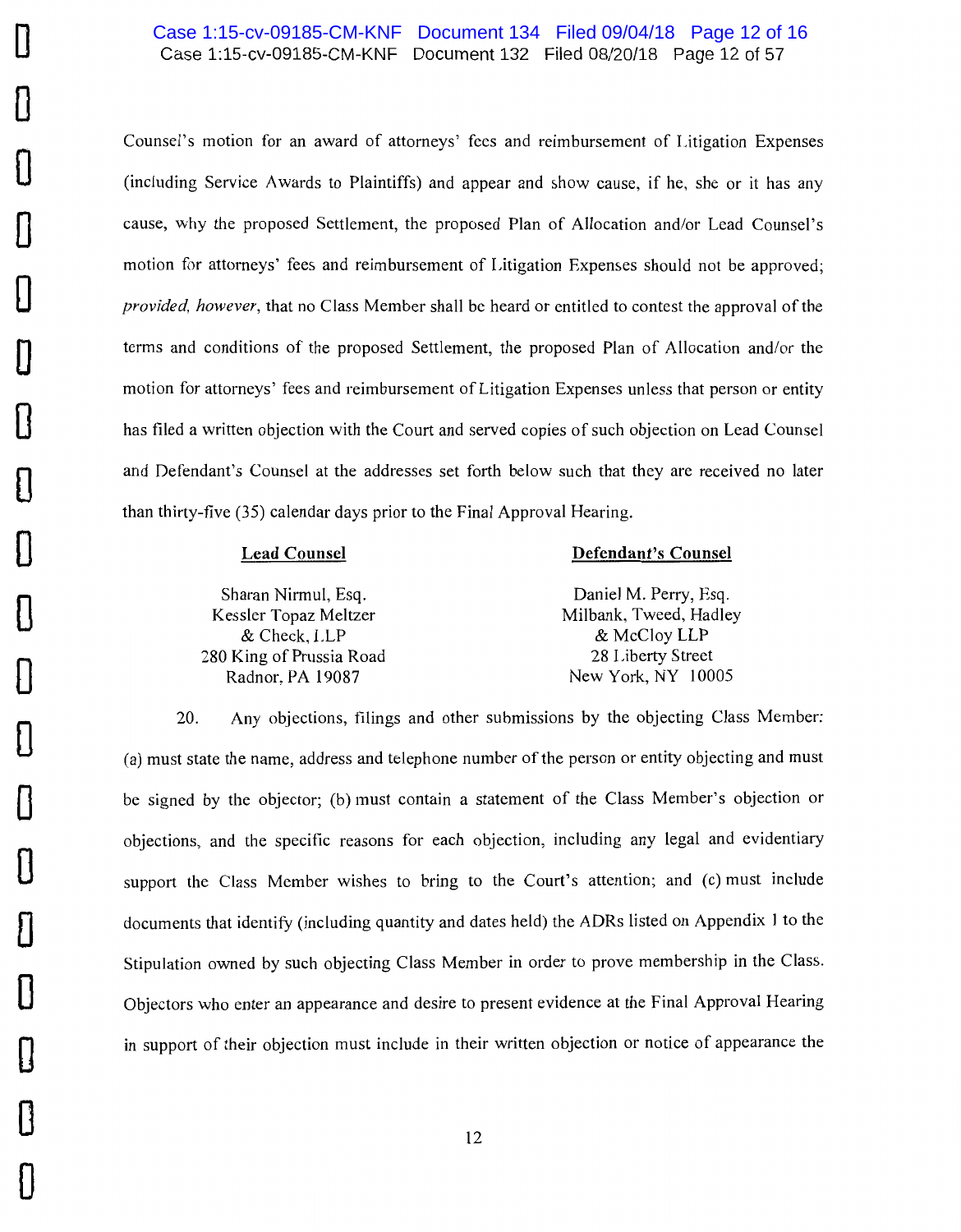$\mathbf{J}$ 

**D** 

**0** 

**0** 

**0** 

**0** 

**0** 

**0** 

**0** 

**0** 

**0** 

**0** 

**0** 

**0** 

**0** 

**0** 

 $\mathbb{D}$ 

•

**D** 

identity of any witnesses they may call to testify and any exhibits they intend to introduce into evidence at the hearing.

21. Any Class Member who or which does not make his, her or its objection in the manner provided herein shall be deemed to have waived his, her or its right to object to any aspect of the proposed Settlement, the proposed Plan of Allocation, and Lead Counsel's motion for an award of attorneys' fees and reimbursement of Litigation Expenses (including Service Awards to Plaintiffs) and shall be forever barred and foreclosed from objecting to the fairness, reasonableness or adequacy of the Settlement, the Plan of Allocation or the requested attorneys' fees and Litigation Expenses, or from otherwise being heard concerning the Settlement, the Plan of Allocation or the requested attorneys' fees and Litigation Expenses in this or any other proceeding.

22. **Stay and Temporary Injunction** – Until otherwise ordered by the Court, the Court stays all proceedings in the Litigation other than proceedings necessary to carry out or enforce the terms and conditions of the Stipulation. Pending final determination of whether the Settlement should be approved, the Court bars and enjoins Plaintiffs and all members of the Class from prosecuting any and all of the Released Claims against any of the Defendant Released Parties.

23. **Notice and Administration Costs** - All reasonable costs incurred in identifying Class Members and notifying them of the Settlement as well as in administering the Settlement shall be paid as set forth in the Stipulation without further order of the Court.

24. **Settlement Fund** – The contents of the Settlement Fund held by The Huntington National Bank (which the Court approves as the Escrow Agent), shall be deemed and considered to be *in custodia legis* of the Court, and shall remain subject to the jurisdiction of the Court, until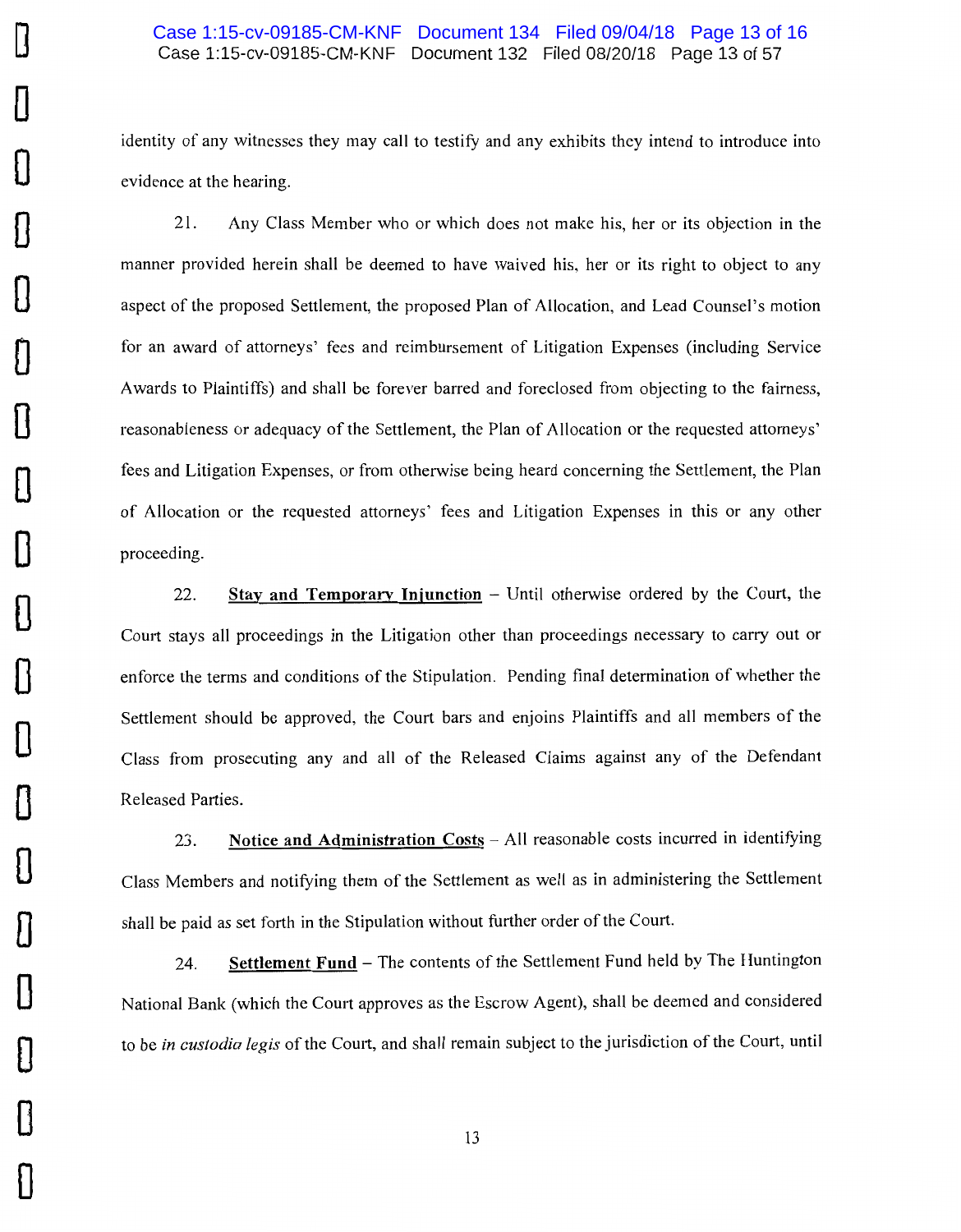**D** 

**D** 

**D** 

**D** 

**0** 

**D** 

**J** 

**J** 

**J** 

**J** 

~

]

•

**J** 

~

П

**D** 

**0** 

**D** 

**D** 

such time as they shall be distributed pursuant to the Stipulation and/or further order(s) of the Court.

25. **Taxes** - Lead Counsel is authorized and directed to prepare any tax returns and any other tax reporting form for or in respect to the Settlement Fund, to pay from the Settlement Fund any Taxes and Tax Expenses owed with respect to the Settlement Fund, and to otherwise perform all obligations with respect to Taxes and any reporting or filings in respect thereof without further order of the Court in a manner consistent with the provisions of the Stipulation.

26. **Termination of Settlement** - If the Settlement is terminated as provided in the Stipulation, the Settlement is not approved, or the Effective Date of the Settlement otherwise fails to occur, this Order shall be vacated, rendered null and void and be of no further force and effect, except as otherwise provided by the Stipulation, and this Order shall be without prejudice to the rights of Plaintiffs, the Class Members and Defendant, and Plaintiffs and Defendant shall be deemed to have reverted *nunc pro tune* to their respective status in the Litigation immediately prior to the execution of the Term Sheet on June 26, 2018, as provided in the Stipulation. Except as otherwise provided in the Stipulation, in the event the Settlement is terminated in its entirety or if the Effective Date fails to occur for any reason, the balance of the Settlement Fund including interest accrued therein, less any Notice and Administration Costs paid, incurred or owing and less any Taxes and Tax Expenses paid, incurred or owing, shall be refunded to the Depositary (or such other Persons as the Depositary may direct) in accordance with the Stipulation.

27. **Use of this Order** - Neither this Order, the Stipulation (whether or not consummated), nor any negotiations, proceedings, or agreements relating to the Stipulation, the Settlement, and any matters arising in connection with the settlement negotiations, proceedings,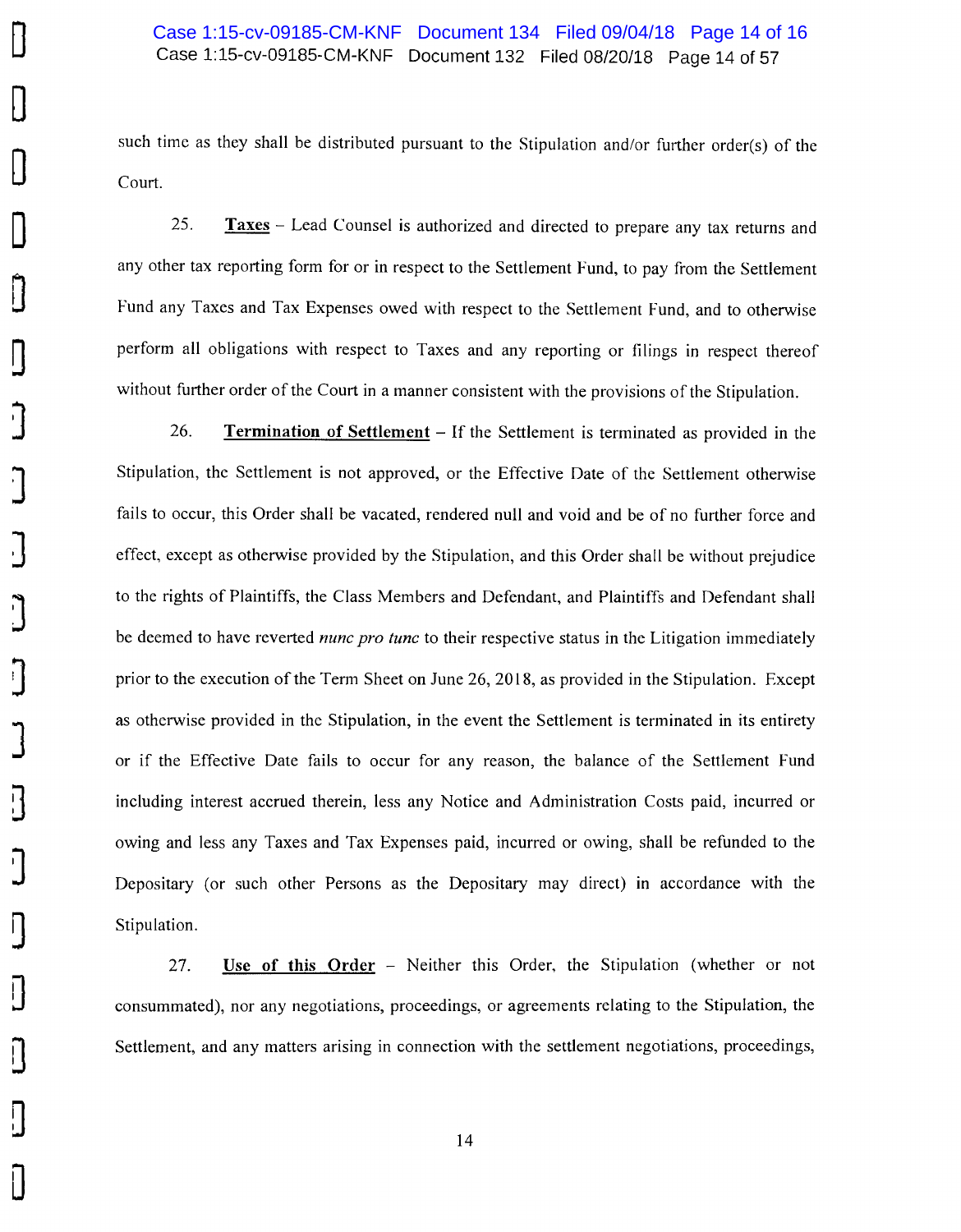# Case 1:15-cv-09185-CM-KNF Document 132 Filed 08/20/18 Page 15 of 57 Case 1:15-cv-09185-CM-KNF Document 134 Filed 09/04/18 Page 15 of 16

or agreements, shall be offered or received against any or all of the Released Parties for any purpose, and in particular:

(a) do not constitute, and shall not be offered or received against Defendant or the other Defendant Released Parties as evidence of, or construed as, or deemed to be evidence of any presumption, concession, or admission by Defendant or the Defendant Released Parties with respect to the truth of any fact alleged by Plaintiffs or any other Class Member or the validity of any claim that has been or could have been asserted in the Litigation or in any litigation or other proceeding, including but not limited to the Released Claims, or of any liability, damages, negligence, fault, or wrongdoing of Defendant or the Defendant Released Parties;

(b) do not constitute, and shall not be offered or received against Defendant or the other Defendant Released Parties as evidence of a presumption, concession, or admission of any fault, misstatement, or omission with respect to any statement or written document approved or made by Defendant or the Defendant Released Parties, or against Defendant, the Defendant Released Parties, Plaintiffs, or any other member of the Class as evidence of any infirmity in the claims or defenses that have been or could have been asserted in the Litigation;

(c) do not constitute, and shall not be offered or received against Defendant or the other Defendant Released Parties, as evidence of a presumption, concession, or admission with respect to any liability, damages, negligence, fault, infirmity, or wrongdoing, or in any way referred to for any other reason against Defendant or the Defendant Released Parties, in any other civil, criminal, or administrative action or proceeding, other than such proceedings as may be necessary to effectuate the provisions of the Stipulation;